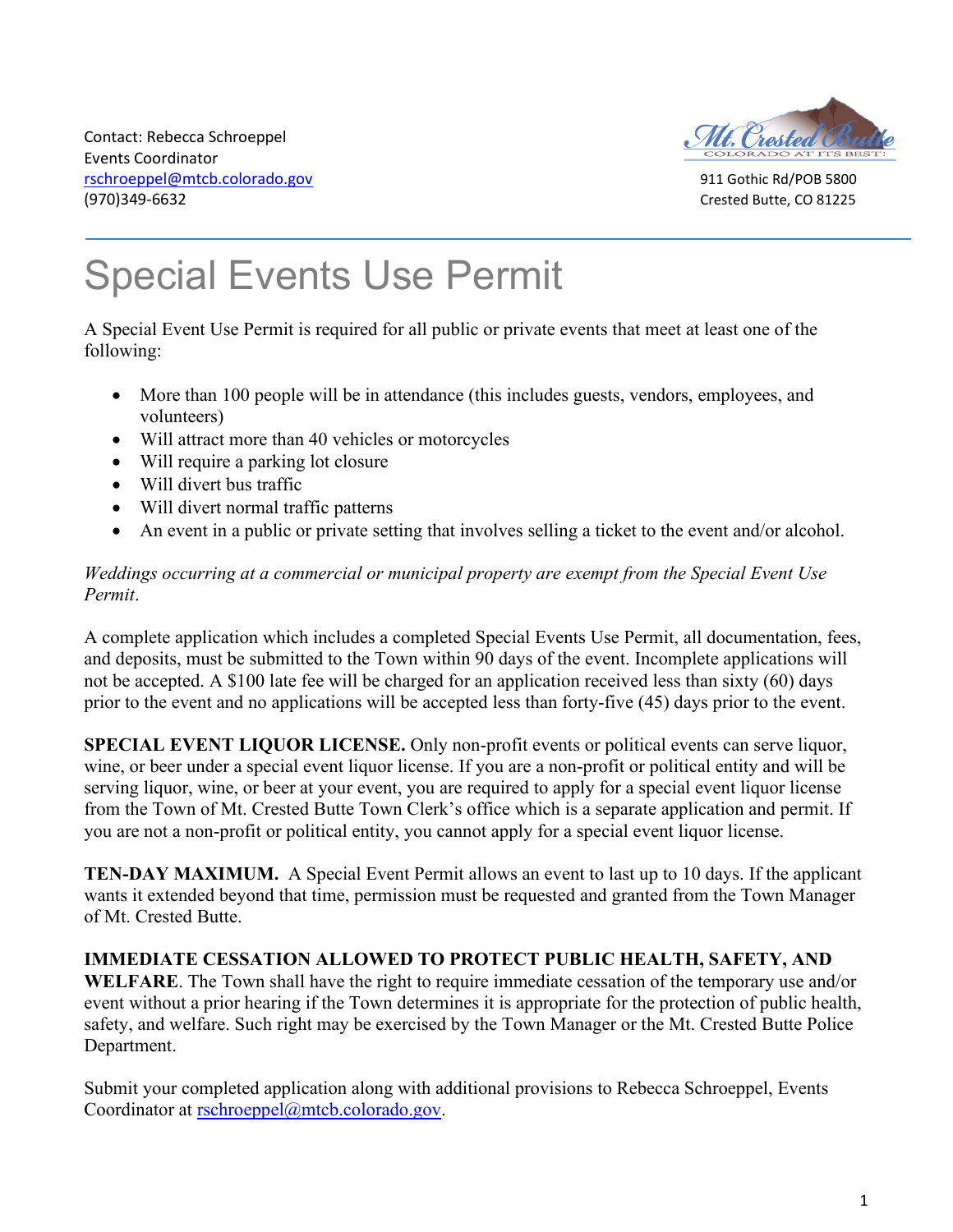#### **MT. CRESTED BUTTE SPECIAL EVENT PERMIT APPLICATION**

| 1. Name of Event:                                                                                                                                                                                                              |  |  |
|--------------------------------------------------------------------------------------------------------------------------------------------------------------------------------------------------------------------------------|--|--|
| 2. Date(s) of Event: $\overline{\phantom{a}}$                                                                                                                                                                                  |  |  |
| 3. Name of Organization Holding the Event ("Permittee"):<br>Note: The permittee of an event must be the same as the named insured on the insurance binder.                                                                     |  |  |
|                                                                                                                                                                                                                                |  |  |
| Phone: Cell Phone: Cell Phone:                                                                                                                                                                                                 |  |  |
| E-mail:                                                                                                                                                                                                                        |  |  |
| 5. Name of Assistant or Co-Organizer (if applicable): __________________________                                                                                                                                               |  |  |
| Phone:                                                                                                                                                                                                                         |  |  |
| E-mail: No. 1998. The Commission of the Commission of the Commission of the Commission of the Commission of the Commission of the Commission of the Commission of the Commission of the Commission of the Commission of the Co |  |  |
| 6. Mailing Address of Organization Holding the Event: __________________________                                                                                                                                               |  |  |
| 7. Detailed Event Description (please attach an event schedule if applicable):                                                                                                                                                 |  |  |
|                                                                                                                                                                                                                                |  |  |
|                                                                                                                                                                                                                                |  |  |
|                                                                                                                                                                                                                                |  |  |
|                                                                                                                                                                                                                                |  |  |
|                                                                                                                                                                                                                                |  |  |
|                                                                                                                                                                                                                                |  |  |
|                                                                                                                                                                                                                                |  |  |
|                                                                                                                                                                                                                                |  |  |

**8.** Event Location. Please attach an 8 ½x11 diagram/map that includes the following:

- $\checkmark$  Location of event  $\checkmark$  Toilets
- $\checkmark$  Tents
- $\checkmark$  Vendors
- $\checkmark$  Security
- $\checkmark$  Tables
- $\checkmark$  Signage
- $\checkmark$  Fencing
- $\checkmark$  Booths
	- $\checkmark$  Stage  $\checkmark$  Other
- 2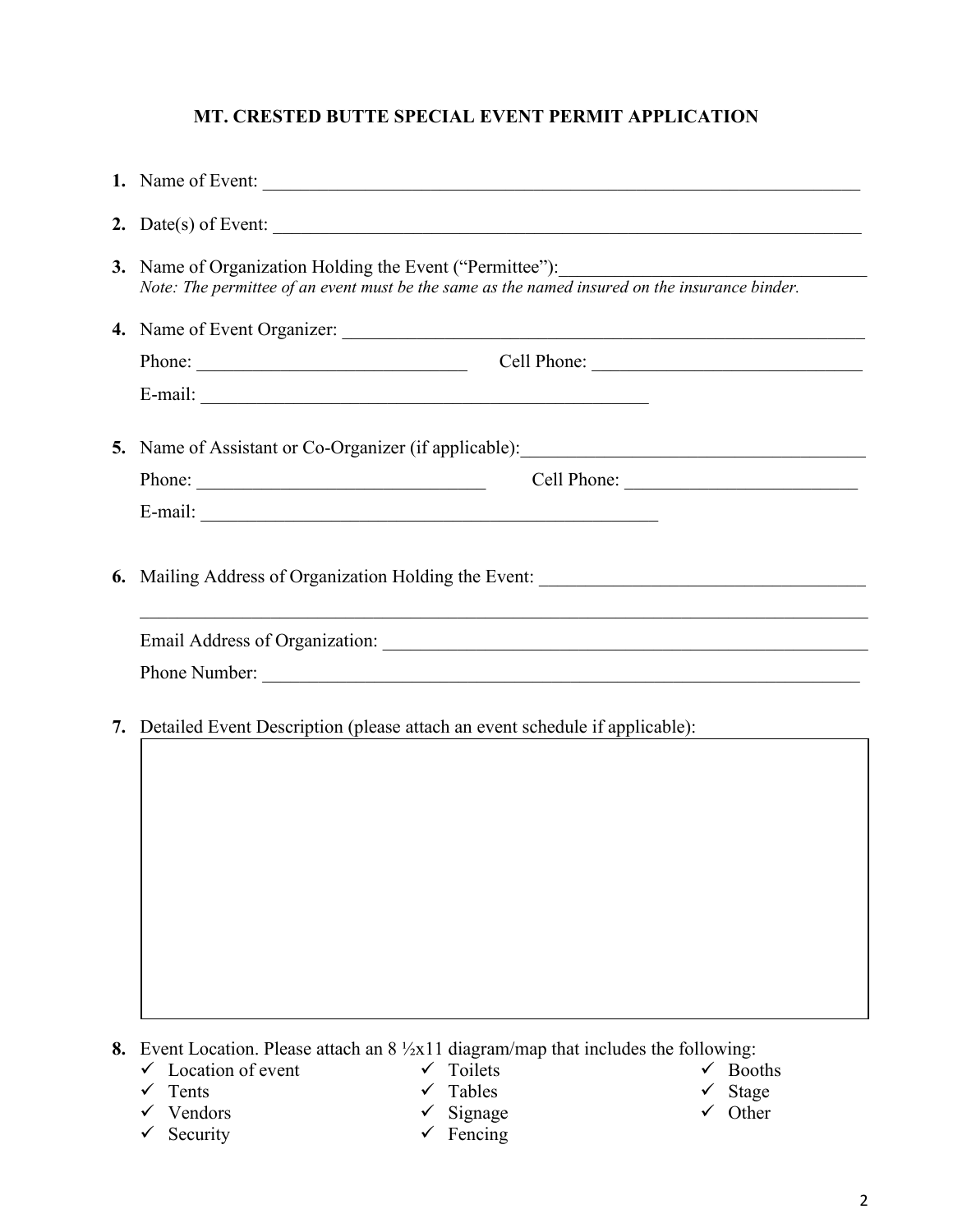| <b>9.</b> Event Start Date & Time: |  |
|------------------------------------|--|
| <b>10.</b> Event End Date & Time:  |  |
| 11. Event Date & Set-Up Time:      |  |

- **12.** Event Break Down Date & Time (what time will the property be returned to the way it was prior to the event):
- **13.** Please describe any pre-and post-activity, dates and times related to your event. Describe what set-up and take-down includes. You will be responsible to restore all town property to the way you found it.

**14.** Expected Numbers of:

Participants: Spectators: Vendors: Employees/Volunteers:

**15.** Do You Intend to Sell or Serve Alcohol?  $\square$  Yes  $\square$  No

If yes, an Mt. CB Special Event Liquor License is required. You must submit a separate application for a Special Event Liquor License to the Town Clerk at least 45 days prior to the event to ensure adequate time to comply with state regulations.

 $\Box$  [Special Event Liquor License Application is attached](https://mtcb.colorado.gov/sites/mtcb/files/documents/Special%20Event%20Liquor%20License%20Application%202022.pdf) with appropriate fees and diagram

**16.** Proof of General Commercial Liability Insurance naming the Town of Mt. Crested Butte as additional insured, with coverage of no less than \$1,000,000 is **required** for all special events. Events selling alcohol also require Liquor Liability Insurance (please note, your application cannot be approved until we receive proof of insurance). *Contact the Town Clerk's Office at (970)349-6632 if you would like to receive an insurance quote through the Town's Insurance Provider.*

Is proof of insurance included?  $\Box$  Yes  $\Box$  No

If no, please explain why not: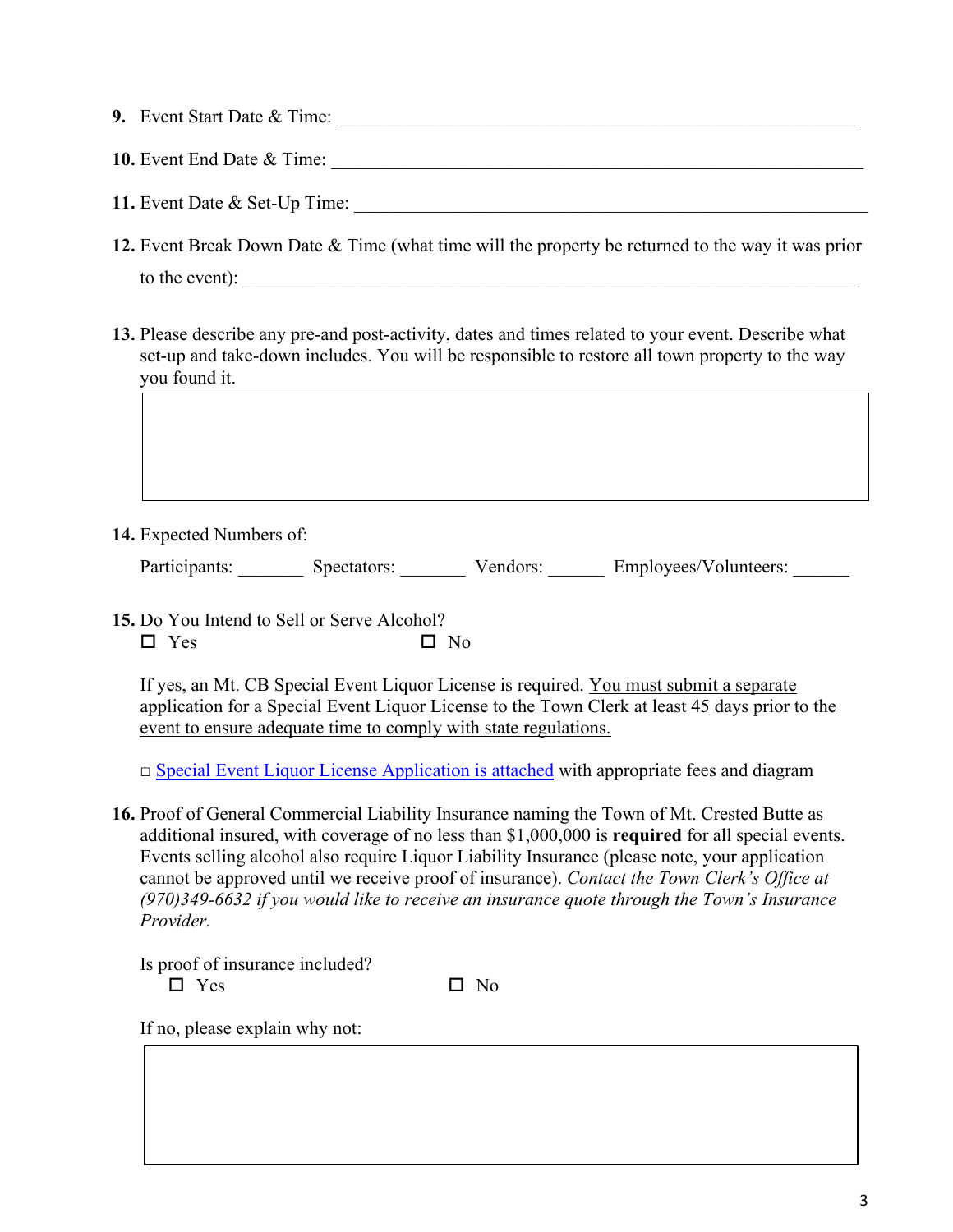**17.** Will there be amplified sound at the event?

 $\Box$  Yes  $\Box$  No

If yes, please describe:

**18.** Will there be signs or banners requested for your event?  $\Box$  Yes  $\Box$  No

All signs and banners require approval by the Town of Mt Crested Butte. Sign requests MUST be received at least two weeks prior to the event. If yes, please contact Leah Desposato in the Community Development Department, at [ldesposato@mtcb.colorado.gov](mailto:ldesposato@mtcb.colorado.gov)

**19.** How much trash do you anticipate generating at the event?

**20.** What recyclable products will be generated at the event?

All events are required to have a plan for handling recycling and garbage during the event and the removal of recycling and garbage after the event. Describe your detailed plan for trash, recycling, and clean-up. Please note that any plan should emphasize increased recycling and decreased waste production. If you feel that your event will require assistance from a waste or recycling company, please contact Waste Management at (970) 349-1033 or another local service provider. Be creative and detailed in your plan. Please note that any event application without a detailed recycling and refuse plan will not be accepted as a complete application.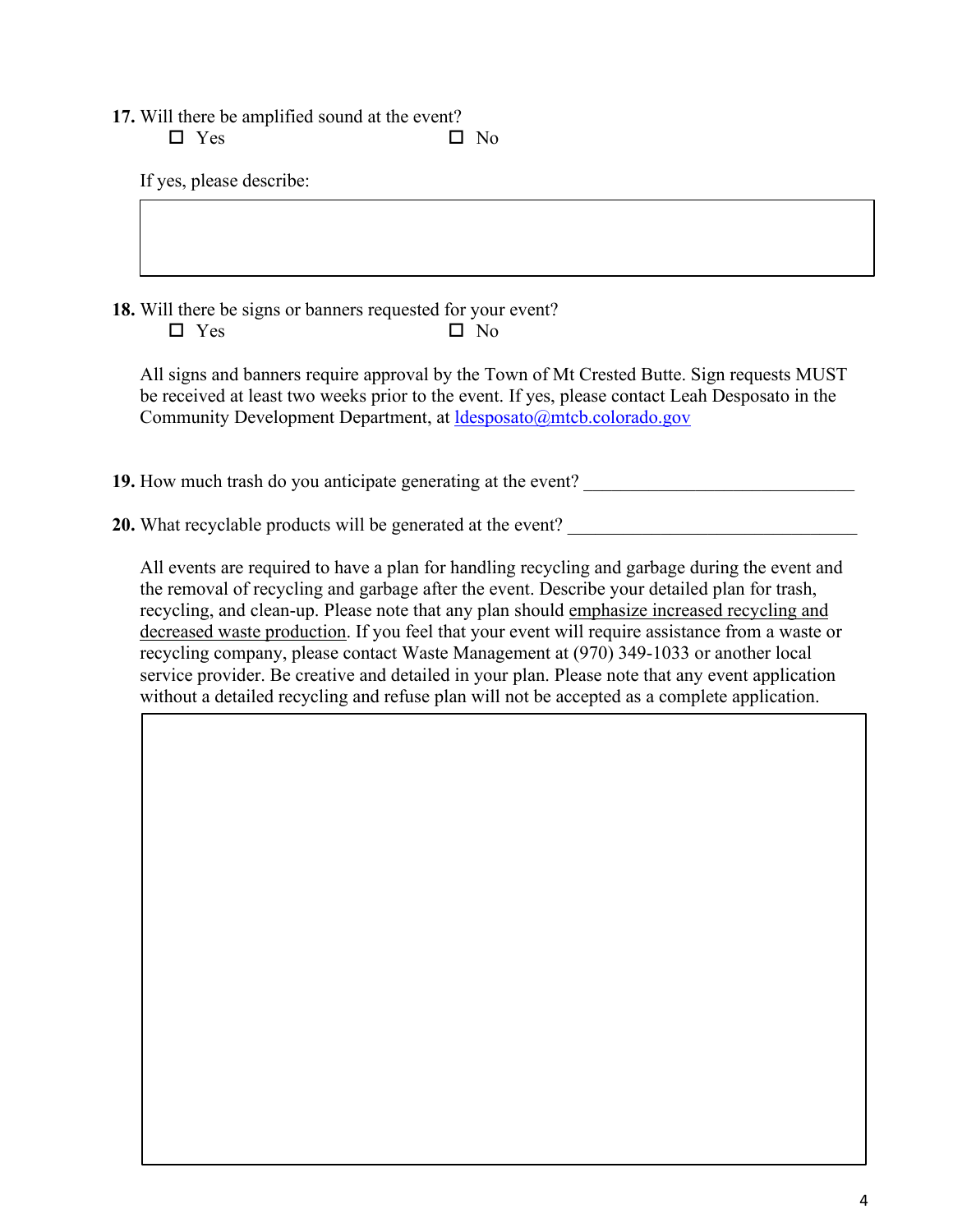**21.** All major impact events and events that receive a special event liquor license are required to have a security plan. Please describe your plan for security:

**22.** Describe your parking plan in detail:

 $\overline{1}$ 

I

**23.** If you are not serving alcohol at your event a minimum of 1 toilet facility per 100 people is required. If you are serving alcohol at your event a minimum of 1.5 toilet facilities per 100 people is required.

Public or common use toilets shall comply with the Federal Americans with Disabilities Act accessibility guidelines, which require that five percent of the total number, no less than one toilet facility per each cluster of toilet facilities, must be accessible to guests with disabilities.

Describe the plan for portable toilets and/or restrooms:

- **24.** Is your event requesting any additional services from the Town of Mt. Crested Butte (such as barricades, irrigation system plumbing locates, utility locates, traffic control, snow removal, electrical power, trash removal, additional police, etc.)?
	-

 $\square$  Yes  $\square$  No

If yes, explain the request for services in detail (attach additional page if necessary):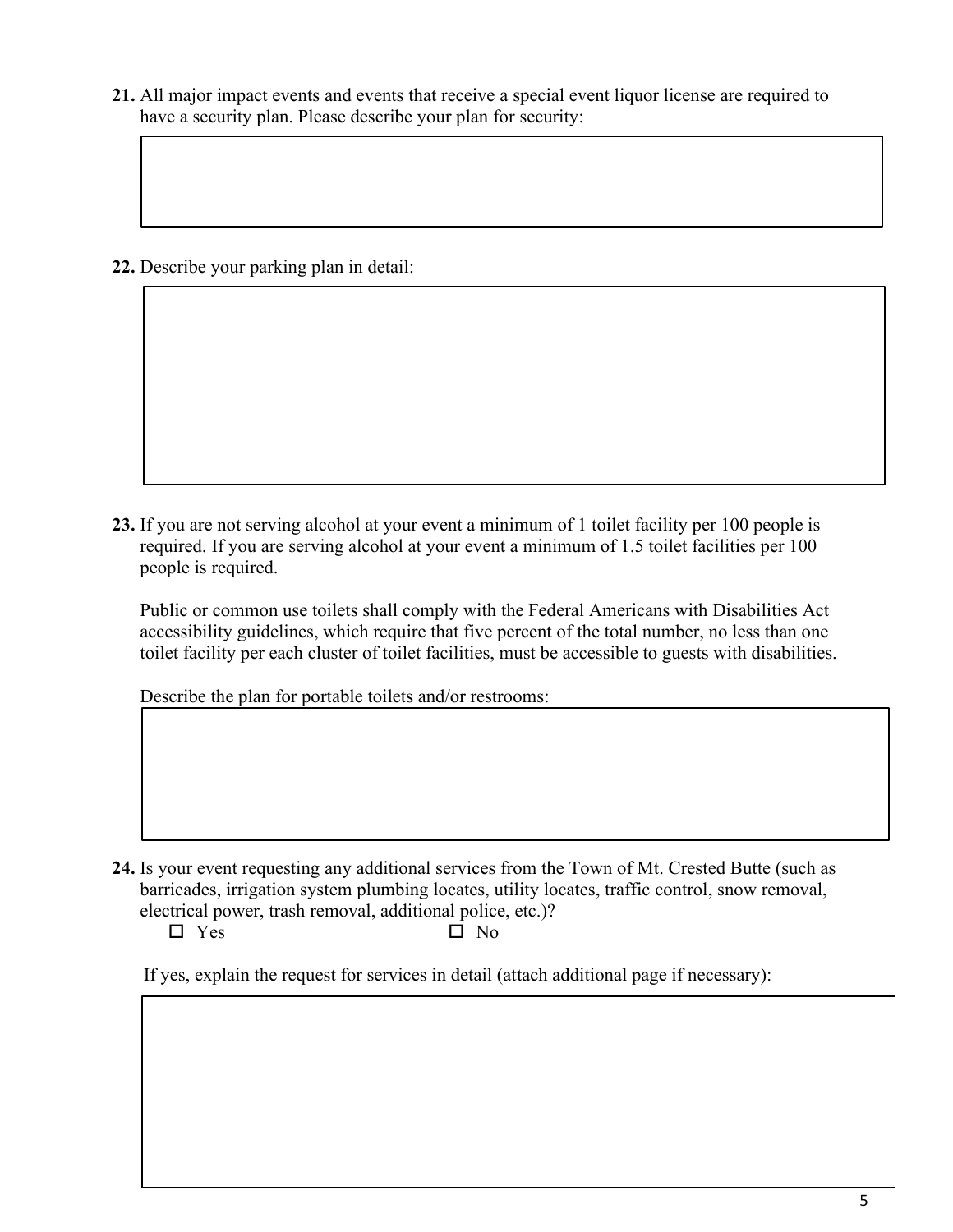- **25.** Will your event require any road closures?
	- $\square$  Yes  $\square$  No

If yes, explain in detail street closures and times of closures:

**26.** Will your event impact bus service, routes, or capacity?  $\Box$  Yes  $\Box$  No

Please contact Mountain Express at 970-349-5616 and the Gunnison RTA at 970-641-4111 if your event will impact bus service (more riders, diverting of bus route, road closures, utilization of the bus loop in Mt. Crested Butte, etc.)

If yes, explain impact:

**27.** Describe your plan for notifying businesses and neighbors impacted by your event:

**28.** Will you be selling products (food, drink, or merchandise) at your event?  $\Box$  Yes  $\Box$  No

If yes, you are required to collect sales tax. You must complete both a Town of Mt. Crested Butte Sales Tax License Application and a Town of Mt. Crested Butte Business License Application.

 $\Box$  [Town of Mt. Crested Butte Sales Tax Application is Attached](https://mtcb.colorado.gov/sites/mtcb/files/documents/Sales_Tax_Application.pdf)

[Town of Mt. Crested Butte Business License Application is Attached](https://mtcb.colorado.gov/sites/mtcb/files/documents/2022%20BOLT%20Application%20-%20Fillable%20Form.pdf)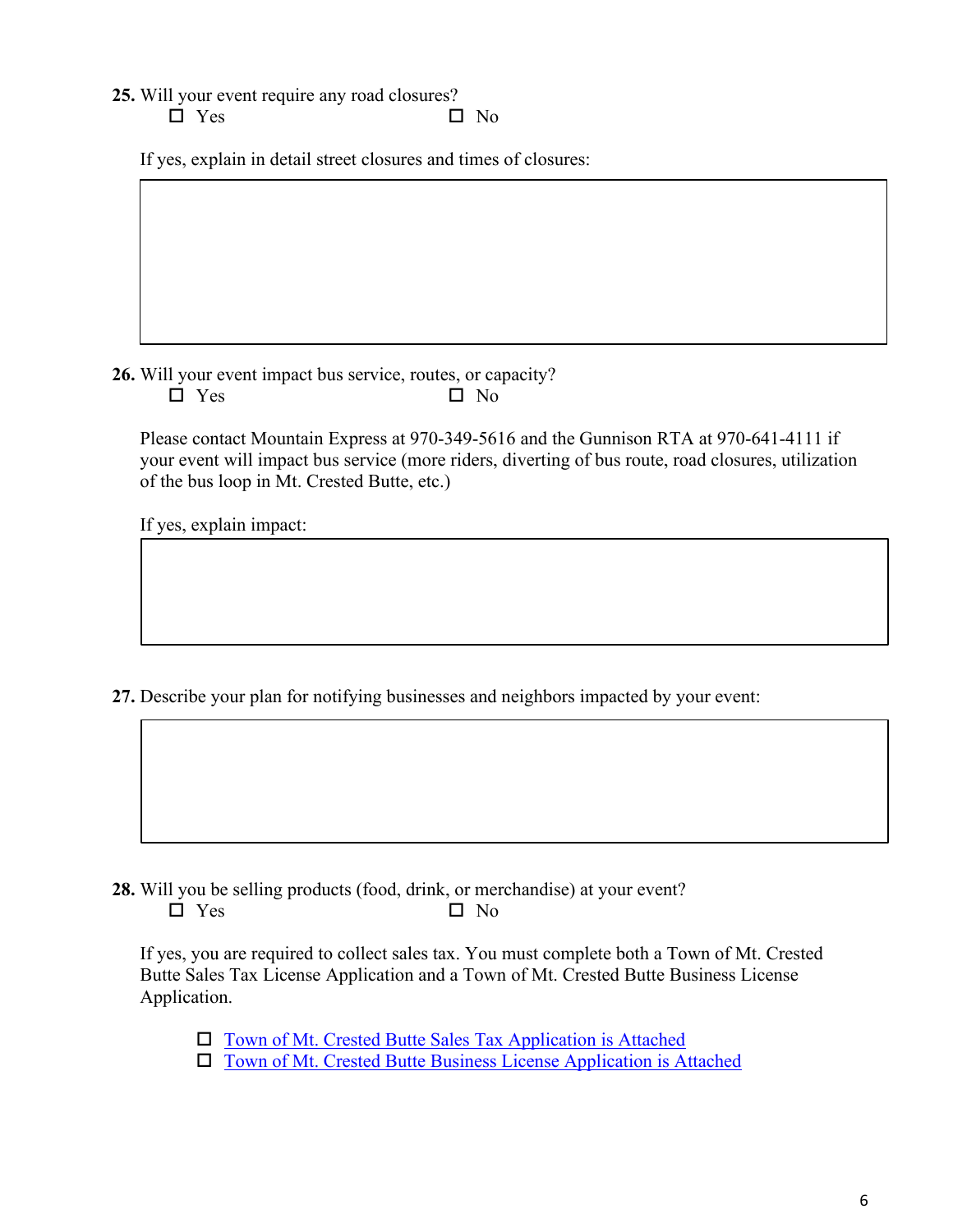**29.** Please describe your plan for emergency services. Identify how emergency services will be provided based on the projected number of participants, the location of the event, access to the event, and the nature of the event.

Additionally, you are required to contact the Crested Butte Fire Department at 970-349-5333 to advise them of your event.

 $\Box$  Yes, I have contacted the Crested Butte Fire Department and they are aware of it.

**30.** Will pets be allowed at your event?

 $\square$  Yes  $\square$  No

If yes, please describe how you plan to enforce a strict leash law and ensure that no one gets hurt.

**31.** Will your event charge an admission fee?

 $\square$  Yes  $\square$  No

If your event will be charging an admission fee you will also need to charge the 4% Admissions Tax. Please attach your Town of Mt. Crested Butte Admissions Tax Application.

□ I have attached my [Town of Mt Crested Butte Admissions Tax Application](https://mtcb.colorado.gov/sites/mtcb/files/documents/Sales_Tax_Application.pdf)

 $\Box$  Not applicable to my event.

**32.** Additional Applicant Comments: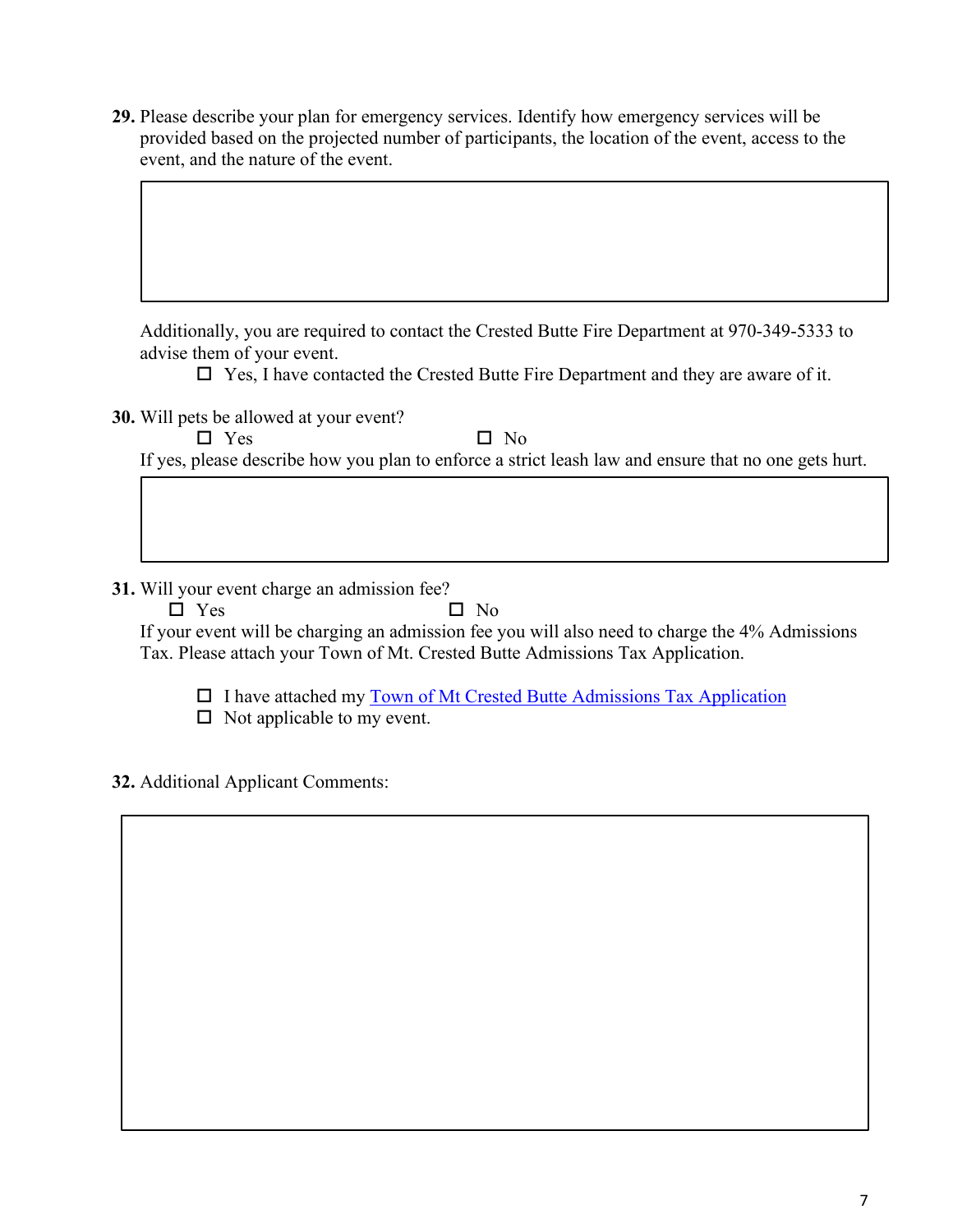Please note that based on your application Town Staff may have additional requirements that will need to be fulfilled prior to approval of your special event permit.

Please Review Carefully:

In consideration for being permitted by the Town to engage in the permitted event, the Permittee, its heirs, successors, executors, assigns, transferees, employees, officers, directors, members, managers, representatives, contractors, subcontractors, agents, assigns, guests and invitees (collectively, the "Releasor/Indemnitor") hereby acknowledge and agree to the following: (i) Releasor/Indemnitor assume all risk of injury, loss or damage to Releasor/Indemnitor, any of them, arising out of or in any way related to the permitted event, whether or not caused by the act or omission, negligence or other fault of the Town, or by any other cause; (ii) Releasor/Indemnitor waive and release the Town from any and all claims, demands and actions for injury, loss or damage arising out of or in any way related to the permitted event, whether or not caused by the act or omission, negligence or other fault of the Town, or by any other cause; (iii) Releasor/Indemnitor agrees to defend, indemnify and hold harmless the Town from and against any and all liability, claims, damages and demands, including any third party claim asserted against the Town, on account of injury, loss or damage, including, without limitation, claims arising from bodily injury, personal injury, sickness, disease, death, property loss or damage, or any other loss of any kind whatsoever, arising out of or in any way related to the permitted use, whether or not caused by the act or omission, negligence or other fault of the Town, or by any other cause. For purposes hereof, the term "Town" shall include, individually and collectively, its officers, employees, agents, insurers, insurance pools, contractors and subcontractors. By signing this Special Event Application, the Permittee acknowledges and agrees that this assumption of risk, waiver and indemnity extends to all acts, omissions, negligence or other fault of the Town and that said assumption of risk, waiver and indemnity is intended to be as broad and inclusive as is permitted by the laws of the State of Colorado. If any portion hereof is held invalid, it is further agreed that the balance shall, notwithstanding such invalidity, continue in full legal force and effect.

The undersigned Permittee certifies that all the statements and answers to the above questions are true without any reservations or evasions. The undersigned also understands that the Town of Mt. Crested Butte reserves the right to require payment for additional services for major impact events

Print Name Signature of Applicant (Permittee) Date

Application is Approved:

Tiffany O'Connell, Deputy Town Clerk Date

Internal Processing Only

Community Development Approval **Example 2** Police Department Approval Town Manager Approval **Example 20** Public Works Approval Town Clerk Approval\_\_\_\_\_\_\_\_\_\_\_\_\_\_\_\_\_\_\_\_